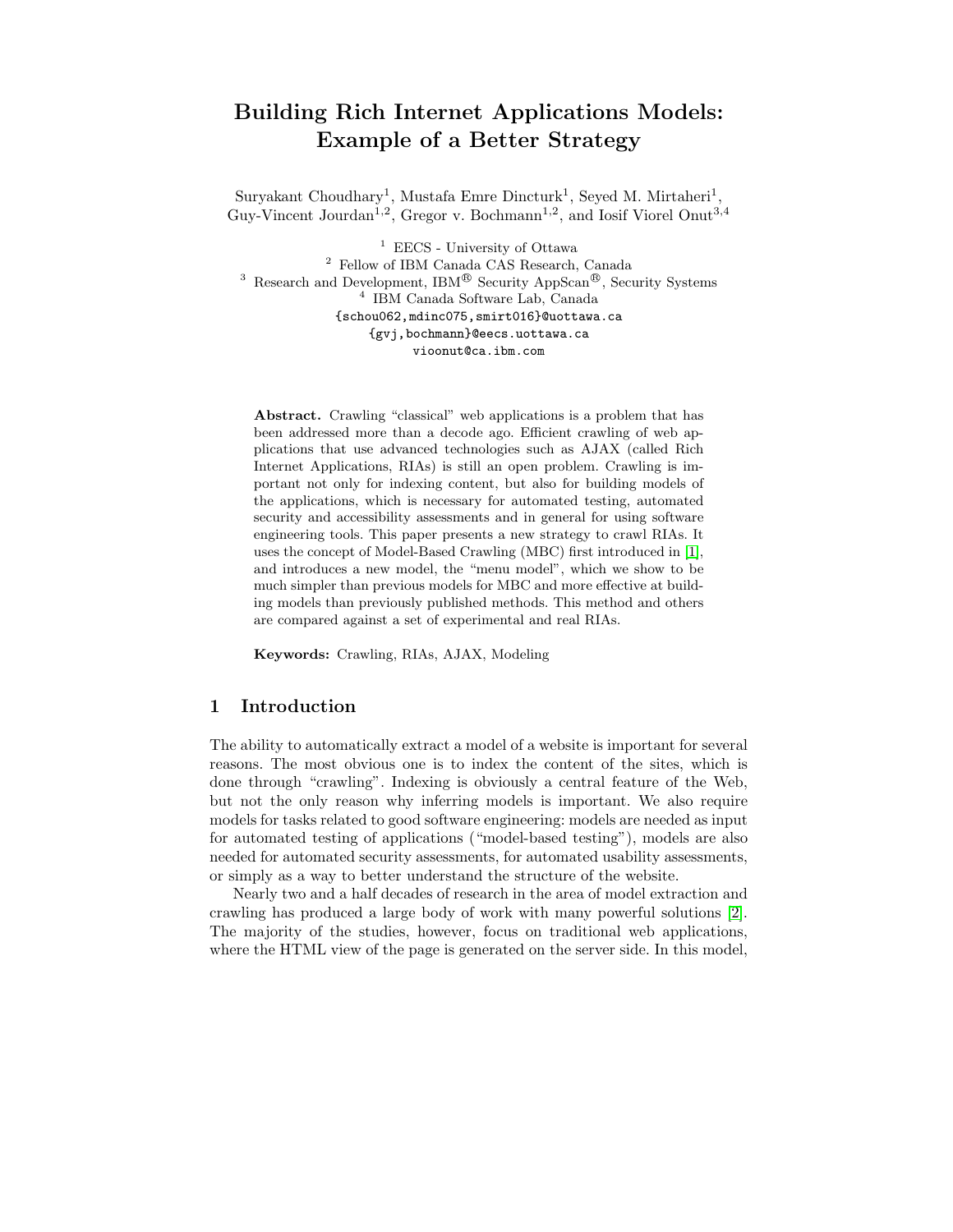there is a one-to-one relation between the URL of the page and the state of its Document Object Model (DOM) [\[3\]](#page-13-2). Thus, many of the proposed web crawlers use the URL to identify the state of the DOM. Such assumption reduces the basic task of crawling the Web to the task of finding all the valid and reachable URLs from a set of seed URLs.

However, the so-called Rich Internet Applications (RIAs) break the one-toone relationship between the URL and the state of the DOM. In RIAs, DOMs are partially updated by client-side script execution (such as JavaScript<sup>®</sup>), and asynchronous calls to the server are done through technologies such as AJAX [\[4\]](#page-13-3). Such sophisticated client-side applications create a one-to-many relation between the URL and the reachable DOM states associated with that URL.

This evolution is positive, but comes at a cost which has been underestimated: the crawling techniques developed for traditional web applications just do not work on RIAs. We have lost our ability to crawl and model web applications as they are typically created today[5](#page-1-0) . Even simple websites are not immune to the problem since common tools to create and maintain website content are increasingly adding AJAX-like scripts to the page. We need to address this issue, which means to develop web crawlers that do not rely solely on the URL to uniquely identify the state of the application, but also take into consideration the DOM structure and its properties to identify different states of the application. There is some work being done in that domain (see [\[5\]](#page-13-4) for an overview), but more must be done. This paper is one step in this direction.

Crawling RIAs is much more complex than crawling traditional web applications. The one-to-many relation between a URL and states of the DOM can be modeled as a directed graph referred to as the *application graph*. In the application graph, each state of the DOM is a node, and each JavaScript event is a directed edge. To construct such a graph, one must differentiate between different states of the DOM, which is a challenge in itself, but outside the scope of this paper (see e.g. [\[6\]](#page-13-5) for a discussion on the topic). In this model, taking an edge from a node means executing a JavaScript event from the DOM that the node represents.

After defining the application graph, the task of crawling a RIA is reduced to the task of discovering every state in the application graph. The state that is reached when a given URL is loaded is called the "initial state of the URL". For a crawler to ensure that all states reachable from a given URL are discovered, the crawler has to start from the initial state of the URL, take every possible transition, and do this for every newly discovered state recursively. This often takes a long time. It is thus interesting for a crawler to discover as many states as possible during early stages of the crawl, and postpone executing events that most probably lead to visited states.

To this end, we have introduced a general approach called model-based crawling [\[1\]](#page-13-0), where a crawling strategy aims at discovering the states of the application

<span id="page-1-0"></span> $5$ See e.g. [https://developers.google.com/webmasters/ajax-crawling/docs/](https://developers.google.com/webmasters/ajax-crawling/docs/getting-started) [getting-started](https://developers.google.com/webmasters/ajax-crawling/docs/getting-started), in which Google suggests to create static URLs to index the pages that will not be reached by the crawler because of AJAX.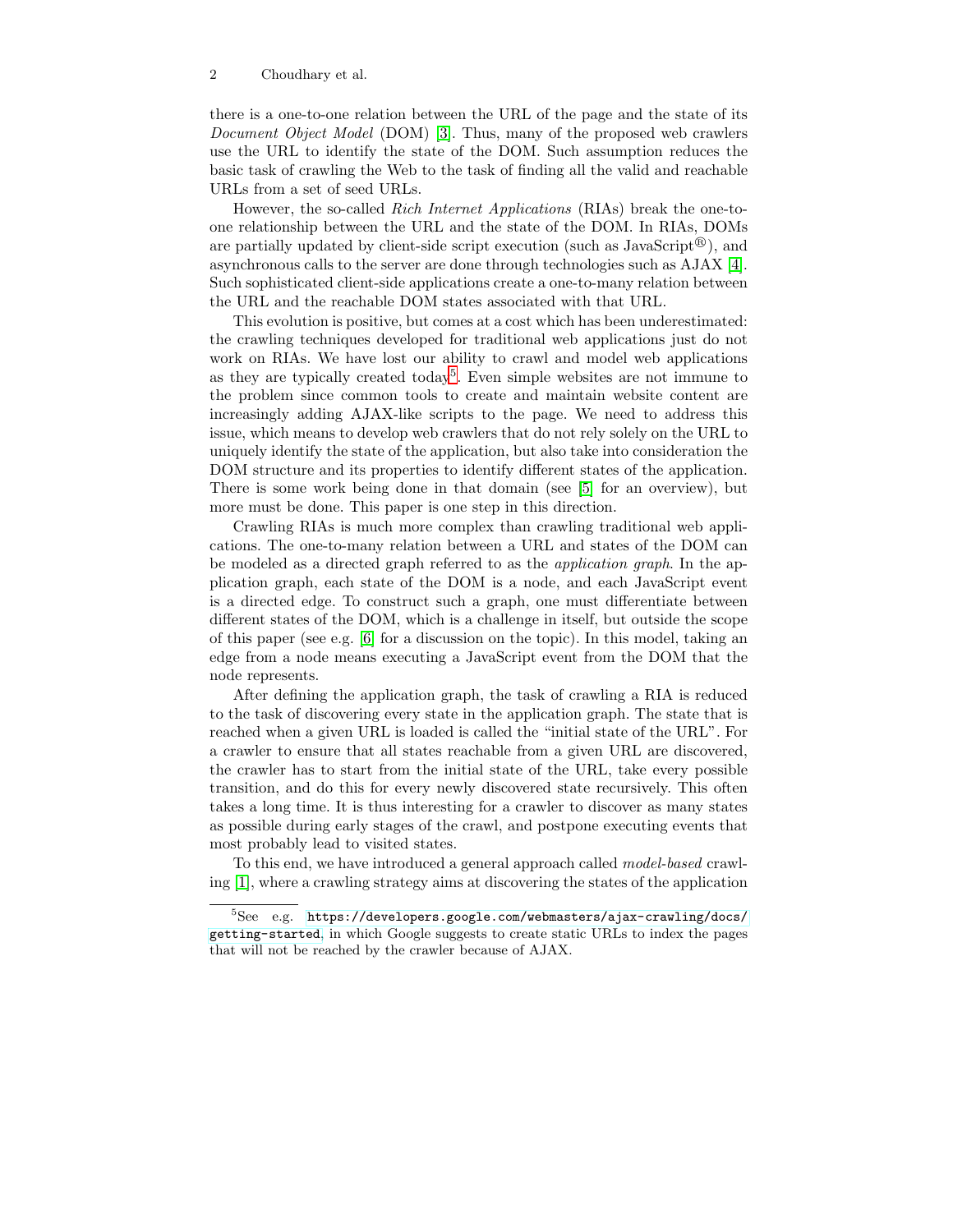as soon as possible by making predictions based on an anticipated model for the application. In this paper, we propose a new strategy, called the Menu strategy, using the model-based crawling approach. This new algorithm is simpler and more efficient to discover all reachable DOM states in a RIA than the other known strategies.

The rest of this paper is organized as follows: in Section [2,](#page-2-0) we give an overview of model-based crawling. In Section [3,](#page-3-0) we explain the proposed strategy in details. Section [4](#page-8-0) presents the experimental study. In Section [5,](#page-11-0) a summary of related works is presented. In Section [6,](#page-12-0) we conclude the paper.

## <span id="page-2-0"></span>2 Overview

Building a model of a RIA is potentially a very lengthy process, because of the large number of states and transitions involved. Because of this, many of the existing strategies do not try to build a complete model of the application being crawled. Our approach is different: we insist that under some assumptions, given enough time the strategy should produce a complete model of the RIA. On the other hand, we acknowledge that, most of the time, we will not have enough time to complete the crawl. Thus, our first goal is to produce a complete model as efficiently as possible, which means that we want to minimize the number of events we need to execute to produce such a model. Our second goal is that, as we produce this model, we should discover as many states as possible, as early as possible during the crawl. Because, in most cases, it is more important to find the states than it is to find the transitions. If we are not going to run the crawl to the end, we want to ensure that the partial model being built will contain as much states as possible.

When we crawl a website, we make the following assumptions: we assume that, if user inputs are involved, we have access to a collection of sample inputs that are good enough to build the model. We do not address here the question of how to generate such inputs. The second assumption is that the RIA being crawled is deterministic from the point of view of the crawler. This means that, from the same state, the same action will always produce the same result (go to the same state). Although this assumption is fairly commonly made in the literature, we recognize that it is a very limiting assumption and that more work will have to be done to relax it in the future. Finally, we assume that we can always "reset" the RIA by reloading the URL, and thus the underlying application graph is strongly connected.

In general, it is not possible to devise a strategy that would be efficient at finding the states early, since the underlying graph could be any graph. We have introduced model-based crawling as a solution to this problem [\[1\]](#page-13-0). With model-based crawling, we initially assume that application will follow a particular behavioral model referred to as meta-model. It is anticipated that the model of the application will be an instance of this meta-model. An efficient (ideally, optimal) strategy is designed based on this anticipation. However, it is not strictly assumed that the RIA being crawled will actually follow the meta-model. During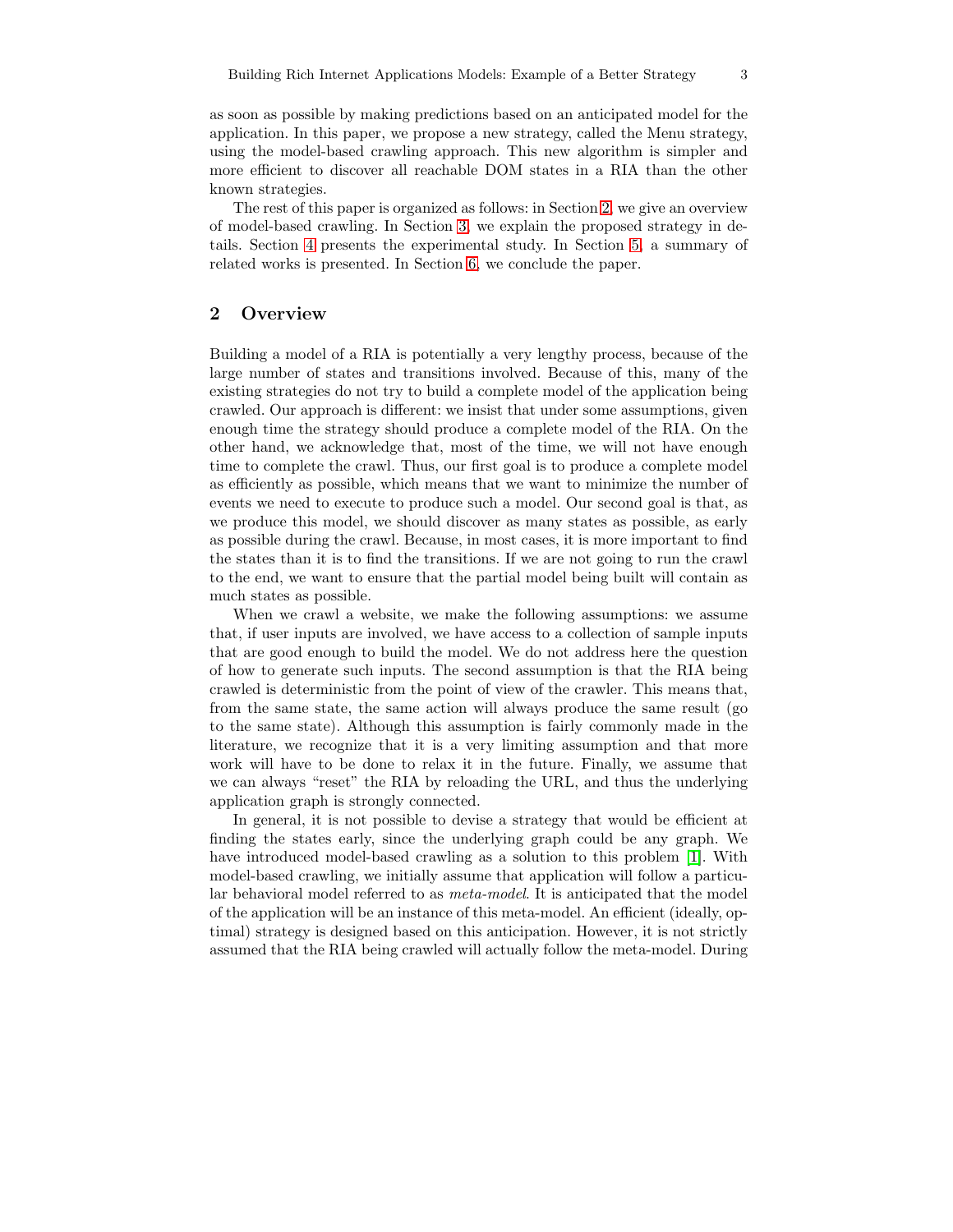#### 4 Choudhary et al.

the crawl, each time we see a difference between the anticipated behavior and the actual behavior, we adapt the strategy accordingly.

A model-based strategy usually consists of two phases:

- 1. State exploration phase where the objective is to discover all the application states as predicted by the meta-model of the strategy.
- 2. Transition exploration phase where the objective is to execute all remaining events, to complete the model.

It is possible that, during the second phase, new states are discovered, in which case we will switch back to the first phase. Thus, a model-based crawling strategy may alternate between these two phases multiple times before finishing the crawl. The strategy finishes the crawl when it has executed all the events in the application, which guarantees to have discovered all the states of the application.

The first model-based crawling strategy is the "Hypercube" strategy where the application is anticipated to have a hypercube structure [\[1\]](#page-13-0). The Hypercube strategy is an optimal strategy for the RIAs that fully follow the hypercube metamodel. However, in practice, few RIAs follow this model, and the algorithms involved are rather complex. Even though the results were better than other strategies even for RIAs that do not follow this model, we present here a new strategy that is better still, much easier to understand and is based on a metamodel more commonly found in RIAs.

## <span id="page-3-0"></span>3 Menu Model

The proposed crawling strategy is based on the idea that some events will always lead the application to the same resulting state, regardless of the source state from which the event is executed. These kind of events are referred to as the "menu events".

We called this new model *menu model* because our menu events are often the intended model behind application menus. Such behavior is realized by the menu items present in a web application such as home, help, about us etc.

Once an event is identified as a menu event, we can use it to anticipate some part of the application graph, and use this anticipated graph to build an efficient strategy. Thus, the core of the strategy is to identify these menu events, and then execute the events that are not menu events sooner than the menu events (since menu events are anticipated to produce known states). In practice, we prioritize the events based on the execution history:

- 1. Globally unexecuted events: This category represents the events that have not yet been executed at any state discovered so far. Events in this category have the highest priority.
- 2. Locally unexecuted events: This category represents the events that have been executed at some discovered state but have not been executed at the current state of the application. Events in this category are further divided into the following subcategories: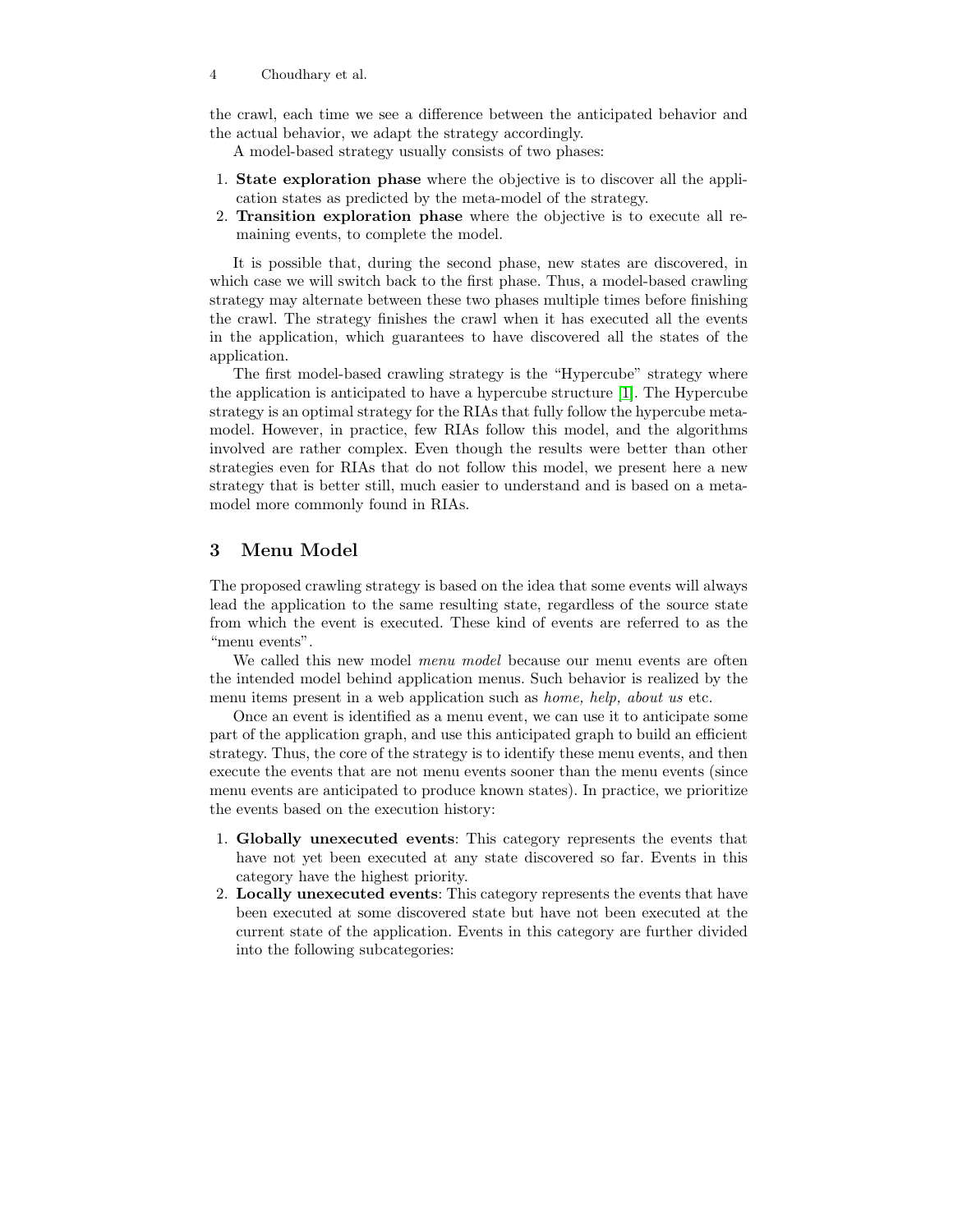- (a) Non-classified events: Events in this subcategory has been executed only once globally. A second execution is necessary to classify the event. Events in this subcategory have the second highest priority next to the globally unexecuted events.
- (b) Menu events: Events in this subcategory follow the menu model hypothesis when the first two executions are considered: their executions from two different states have led to the same state. They have the lowest priority.
- (c) Self-Loop events: Events in this subcategory have not changed the state of the application in their first two executions. They have the same priority as the menu events.
- (d) Other events: All the remaining events belong to this category. These are the events that have shown neither menu nor self-loop behavior in their first two executions. These events have the same priority as nonclassified events.

Since the events in the menu and self-loop categories are not expected to lead to a new state, they have the lowest priority.

The categorization of the events is done throughout the crawl. The priority sets are updated as new events are found in newly discovered states and as more information about results of the execution instances of the events become available.

#### 3.1 State Exploration Phase

The primary goal of the state exploration phase is to discover all the states of the application as soon as possible. To do so, the strategy constructs and maintains a graph model of the application. The application graph is a weighted directed graph,  $G = (V, E)$  where V represents the states discovered and E represents the edges. An edge may be an executed event, a reset, or a predicted transition. A reset is the action of resetting the application to its initial state by reloading the URL. For simplicity, we assume each event to have the same unit cost, but the cost of reset is different and it depends on the application being crawled. A predicted edge corresponds to a non-classified event or a menu event that is not executed in the source state (for the purpose of predicting transitions, all nonclassified events are assumed to be menu events). In the case of a non-classified event, the predicted resulting state is the state which was reached on the first execution of the event, and in the case of a menu event it is the resulting state of the menu event. A self-loop predicted edge correspond to an unexecuted selfloop event. In this case, the predicted resulting state is the starting state of the self-loop edge. Figure [1](#page-5-0) shows an instance of G.

The state exploration phase starts by categorizing the events (initially, the crawler only knows the events on the initial state; but, as the crawl progresses, previously unseen events can be found on newly discovered states). Each event initially belongs to the globally unexecuted category. Unexecuted events are then picked according to the priority sets. All the instances of the events from a higher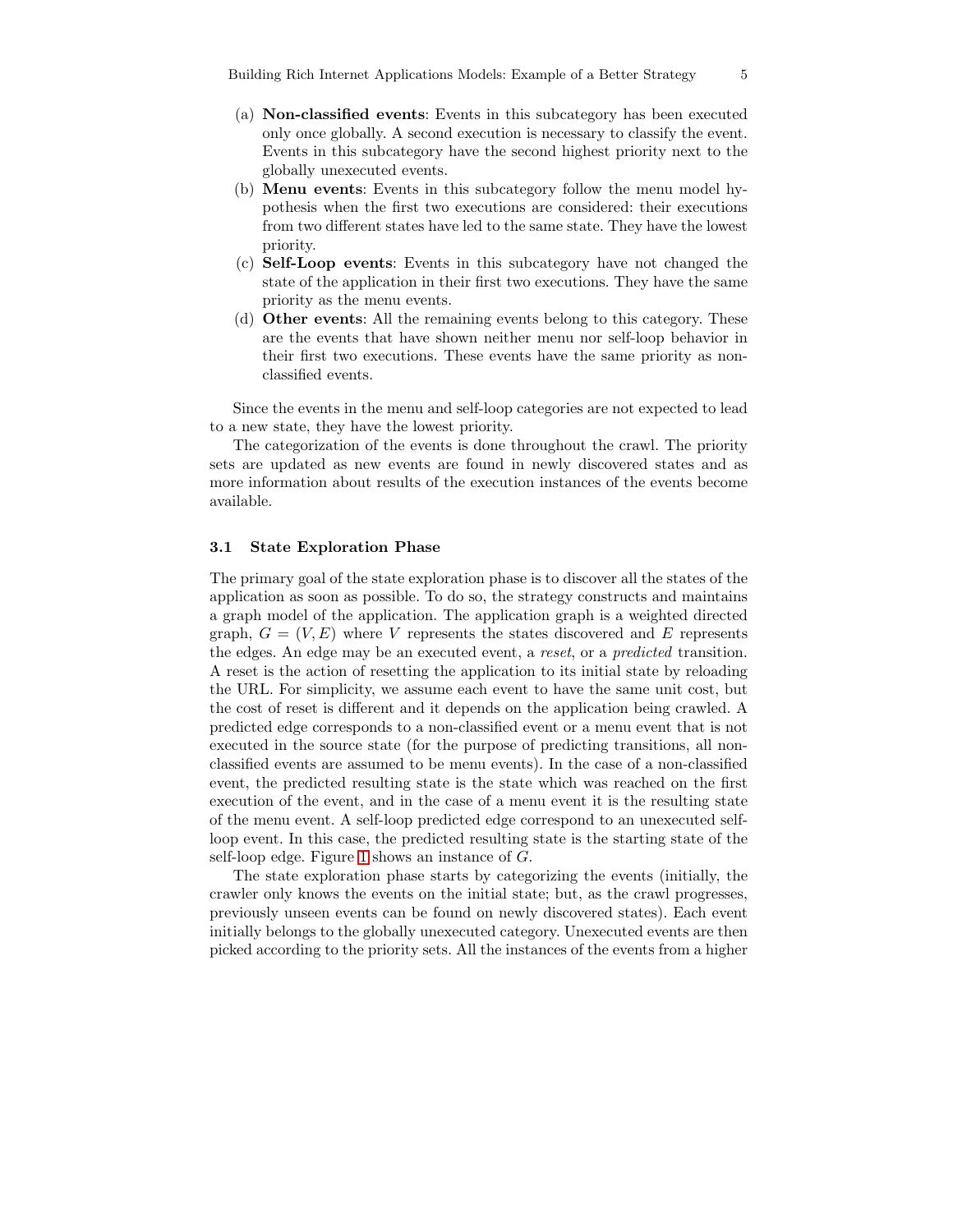#### 6 Choudhary et al.



<span id="page-5-0"></span>Fig. 1. An example of application graph G under construction: solid lines are executed transitions, dashed lines are resets, dotted lines are predicted transitions.

priority set are exhausted before executing an event from a lower priority set. Among the events with the same priority, the priority is given to any event which is closer to the current state than the others (closeness is in terms of number of transitions that needs to be taken to reach a state where the event is enabled and unexecuted), otherwise one is chosen at random. During the state exploration phase, we execute all the unexecuted events in the application, except for categorized menu and self-loop events.

Once an event is picked for execution, the strategy always uses the shortest known path from the current state  $s_{\text{curr}}$  to the state  $s_{\text{next}}$  where the event is going to be executed. This calculated shortest path may contain predicted transitions. A predicted transition may of course be wrong, and the application may end up in a state that is not the predicted one. During the execution of the path, the strategy verifies, after each predicted transition, that the state reached is the one predicted. When this is not the case, the crawled RIA contradicts the menu model (at least from that state, and for this event). To adapt to such a violation, the strategy discards the current path and looks for the next unexecuted event from the state reached.



<span id="page-5-1"></span>Fig. 2. Path from the current state to state  $s_{\text{next}}$  where the next event can be executed. Solid lines represent known transitions, and dotted lines represent predicted transitions.

For instance, considering the execution of the example path shown in Fig-ure [2,](#page-5-1) let us assume that there is a violation when the predicted transition  $e_2$ (originating from  $s_{\text{int1}}$ ) is taken. As Figure [3](#page-6-0) shows, after executing event  $e_2$  on  $s_{\text{int1}}$ , we reach state s' instead of  $s_{\text{int2}}$ . Due to this violation, the menu strategy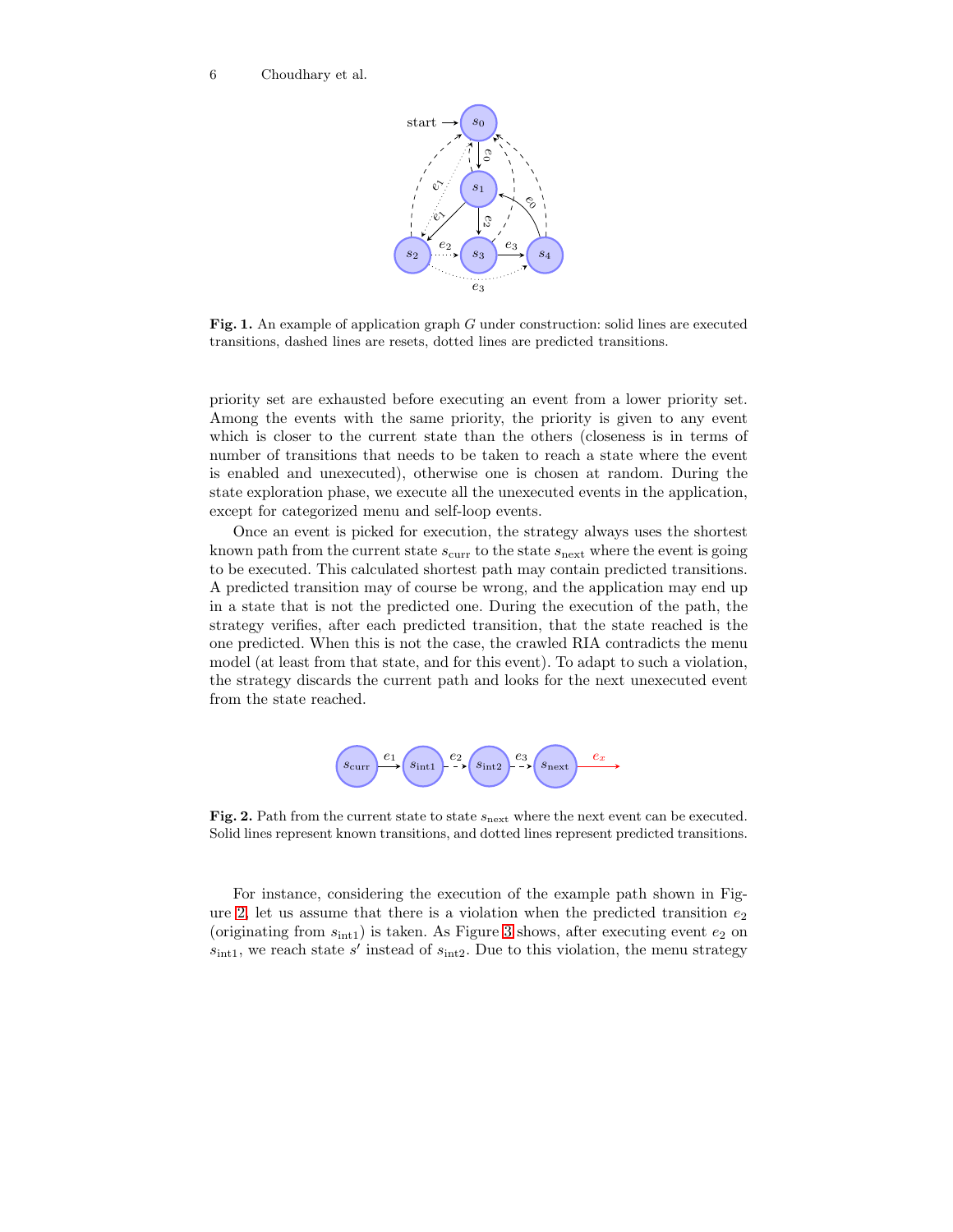ignores the rest of the path segments, and builds a new path from the current state  $(s')$  to a next state with an unexecuted event.

During the execution of a path, each predicted transition leads to the execution of an event that had not been executed from that state before, which permits the categorization of that event if it is not already categorized.



<span id="page-6-0"></span>Fig. 3. Example of a violation for the path in Figure [2](#page-5-1)

#### 3.2 Transition Exploration Phase

The state exploration phase executes all the events discovered during that phase, except for the events in the menu and the self-loop categories. Once the state exploration phase is over, the menu strategy moves to the transition exploration phase. The transition exploration phase verifies the validity of the assumptions made at the state exploration phase by executing all these remaining events. In an application that follows the menu model, all the states of the application are found by the end of the state exploration phase. Any violating menu or self-loop events, however, may lead to the discovery of a new state.

During the transition exploration phase, the strategy tries to find the least costly path to execute all the remaining events in the application. The cost of this path is measured in terms of the total number of events and resets required.

If we define a walk of the graph as a sequence of adjacent edges, the transition exploration problem can be mapped to the problem of finding the least costly walk of the graph that traverses all the edges representing the unexecuted events at least once. During the transition exploration phase, should the execution of any unexecuted event lead to the discovery of a new state, the strategy switches back to the state exploration phase. This mechanism expedites finding new states. Thus, the menu strategy might alternate between the state and transition exploration phases many times before it finishes the crawl of the application.

Graph Walk The transition exploration phase uses a walk generator function to calculate a walk that covers all of the unexecuted events. During the calculation of the graph walk, the application graph includes predicted transitions.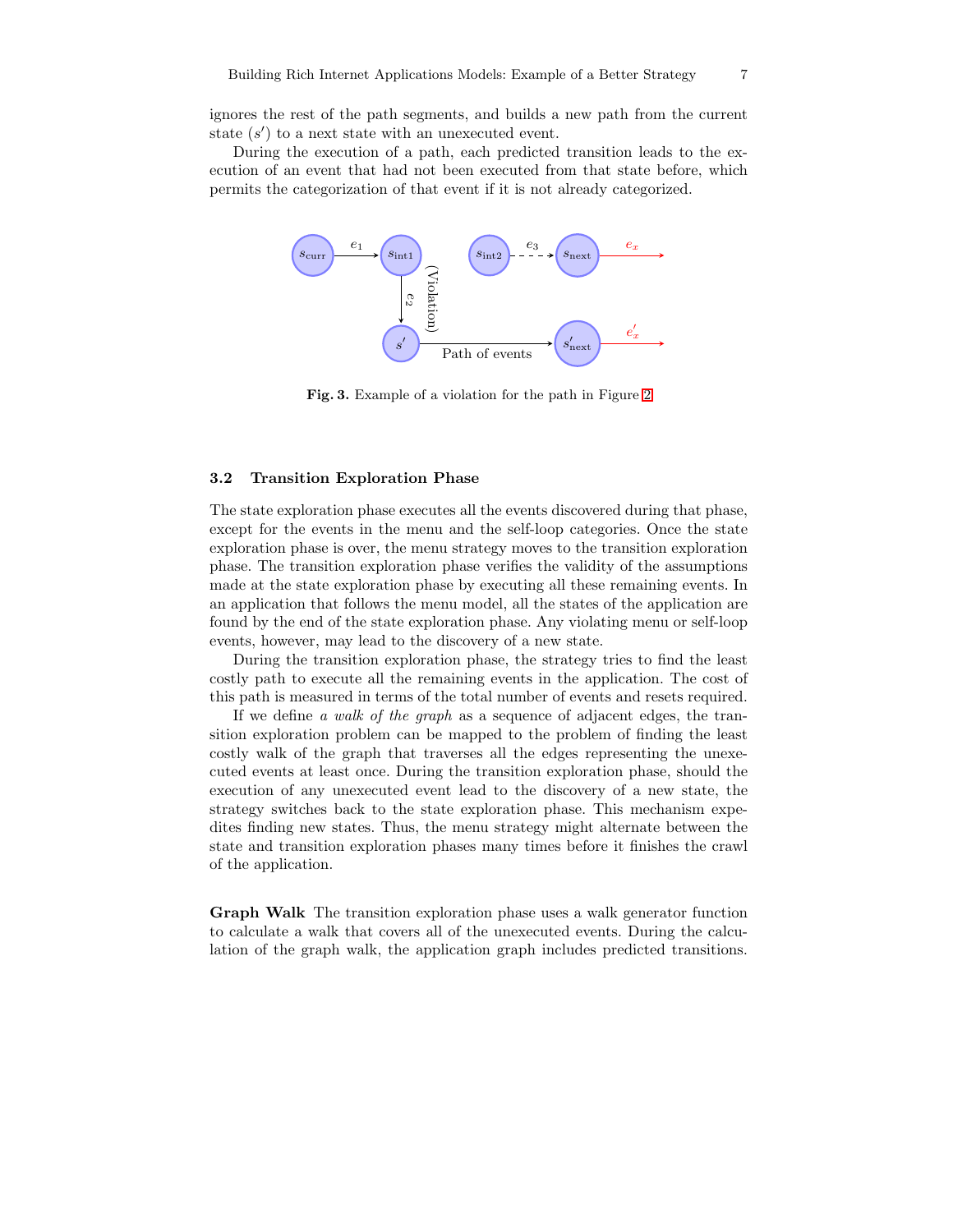Hence, executing the event sequence in the walk might not result in the expected state. In fact, a single violation can make the event sequence invalid. To avoid this, a step-wise approach in construction of the whole walk is taken. The walk generator function splits the event sequence into multiple walk segments. Each walk segment may start with a reset, may be followed by zero or more already executed events, and ends with an unexecuted event.

Considering the example in Figure [1](#page-5-0) where the results of all the unexecuted events have been assumed, a possible walk that covers every unexecuted event is the sequence  $\langle e_1, e_3, e_0, e_1, e_2 \rangle$ , which starts at the initial state,  $s_0$ , and terminates at  $s_3$ .

Our immediate situation is similar to the problem known as the Rural Chinese Postman Problem (RCPP) [\[7\]](#page-13-6), where given a graph we want a least cost tour covering only a subset of the edges. The application graph contains known transitions corresponding to executed events and predicted transitions corresponding to unexecuted menu and self-loop events. We need a least cost tour to execute all the remaining unexecuted events.

Unfortunately, the RCPP is an NP-complete problem, so we do not attempt to solve this problem. Instead, we use the Chinese Postman Problem (CPP). In CPP, given a graph we want a least cost tour of all the edges. Unlike the RCPP, there are polynomial algorithms for the CPP. However, this is not a perfect analogy to our situation: in the current graph, we have both executed and predicted transitions, and we only want to execute the predicted ones. If we consider the subgraph containing only the predicted transitions, this subgraph may not be connected, and a tour may not exist. To address this problem, we augment this subgraph with a few of the known transitions (including resets if necessary), until the graph is strongly connected again. We then use CPP to create a tour that goes over every transitions. This solution gives reasonably good results (although clearly non optimal) at a small computational cost.

Violation and Strategy Adaptation When going over the tour, each predicted transition may lead to a violation of the assumption, and the application can end up in a state that is not the one predicted. There are two cases to handle:

- 1. Wrong known state: This is the case where the resulting state has been discovered previously, but it is not the expected state. When this happens, the predicted edge is removed from the graph, replaced with the newly executed transition. At this point, we end up in the wrong state in the tour. Instead of recomputing a tour, we have opted for a simpler solution: the strategy keeps the original walk, and brings the application back to the state that was expected to be reached initially. To do this, we simply find the shortest known path that does not contain any predicted edges from the current state to that next state, and execute it first.
- 2. New state: Should a violation lead to the discovery of a new state, the crawling strategy switches back immediately to the state exploration phase. However, we do not discard the calculated CPP walk, which is reused later when the strategy reaches the transition exploration phase again. At this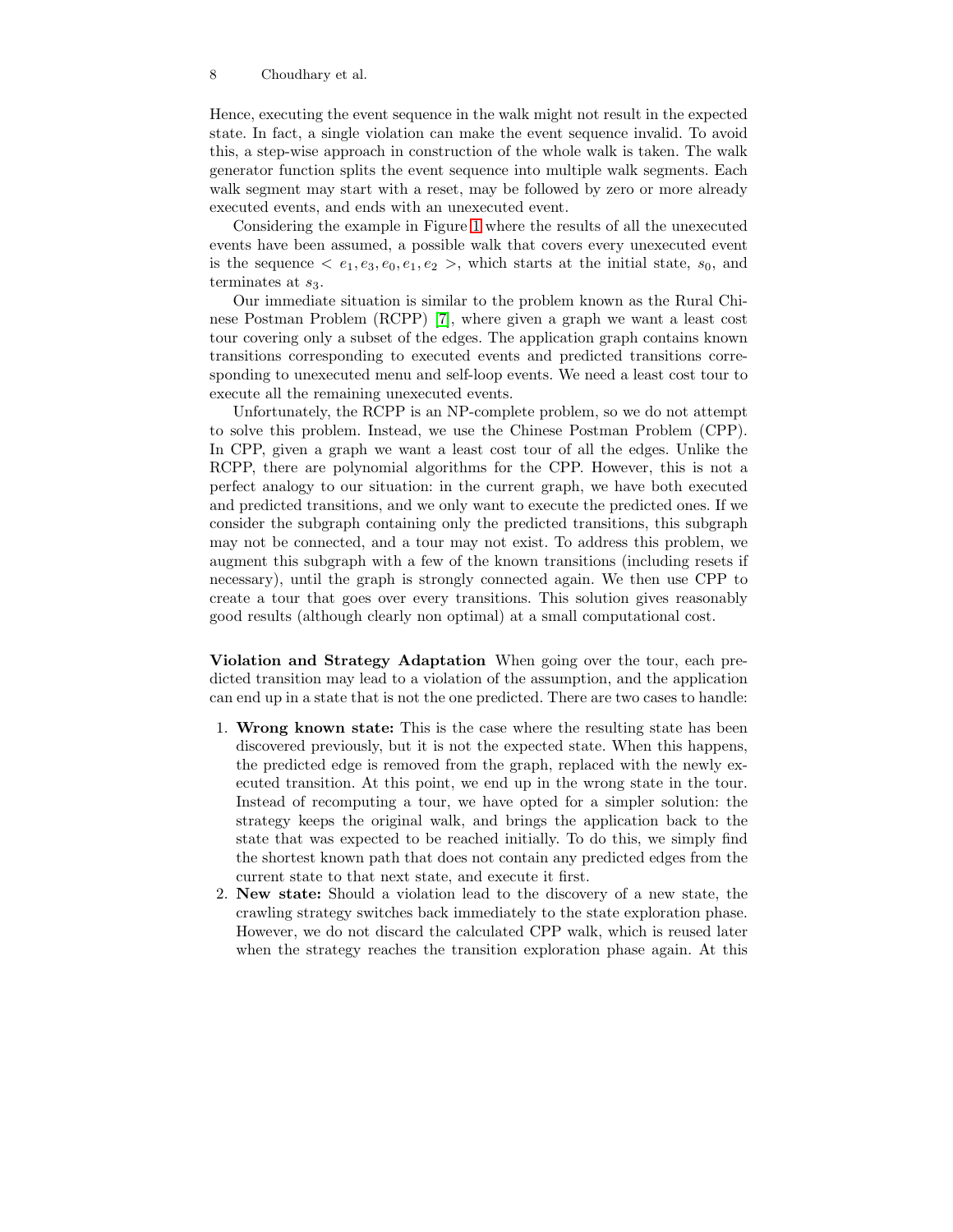point, the existing CPP is augmented to include any additional discovered unexecuted events.

Due to space constraints, we do not include more details which can be found in [\[8\]](#page-13-7).

## <span id="page-8-0"></span>4 Implementation and Evaluation

In this section, we present our experimental results, comparing the efficiency of the Menu strategy against many other existing crawling strategies on several AJAX-based RIAs.

#### 4.1 Measuring the Efficiency of a Strategy

As explained before, our definition of an efficient strategy is a strategy that builds the entire model quickly, while finding all the states as early as possible in the process. In order to measure speed, instead of measuring time, we measure the number of event executions and the number of resets required by each strategy to complete both tasks (find all the states, find the complete model). This is reasonable since the time spent for event executions and resets dominates the crawling time and the numbers depend only on the decisions of the strategy. And this way, the results do not depend on the hardware that is used to run the experiments and are not affected by the network delays which can vary in different runs.

We combine these numbers to define a cost unit as follows. We measure for each application the following two values.  $t(e)_{avg}$ : the average event execution time obtained by measuring the time for executing each event in a randomly selected set of events in the application and taking the average, and  $t(r)_{avg}$ : the average time to perform a reset. For simplicity, we consider each event execution to take  $t(e)_{avg}$  and take this as a cost unit. Then, we calculate "the cost of reset":  $c_r = t(r)_{avg}/t(e)_{avg}$ . Finally, the cost that is spent by a strategy to find all the states of an application is calculated by  $n_e + n_r \times c_r$  where  $n_e$  and  $n_r$  are the total number of events executed and resets used by the strategy to find all the states, respectively<sup>[6](#page-8-1)</sup>.

#### 4.2 Crawling Strategies Used for Comparison

– Optimized Standard Crawling Strategies: The standard crawling strategies are Breadth-First and Depth-First. We use "optimized" versions of these strategies, meaning that when there is a need to move from the current state to another known state, the shortest known path from the current state to

<span id="page-8-1"></span><sup>&</sup>lt;sup>6</sup>We measure the value of  $c_r$  before crawling an application and give this value as a parameter to each strategy. A strategy, knowing how costly a reset is compared to an average event execution, can decide whether to reset or not when moving from current state to another known state.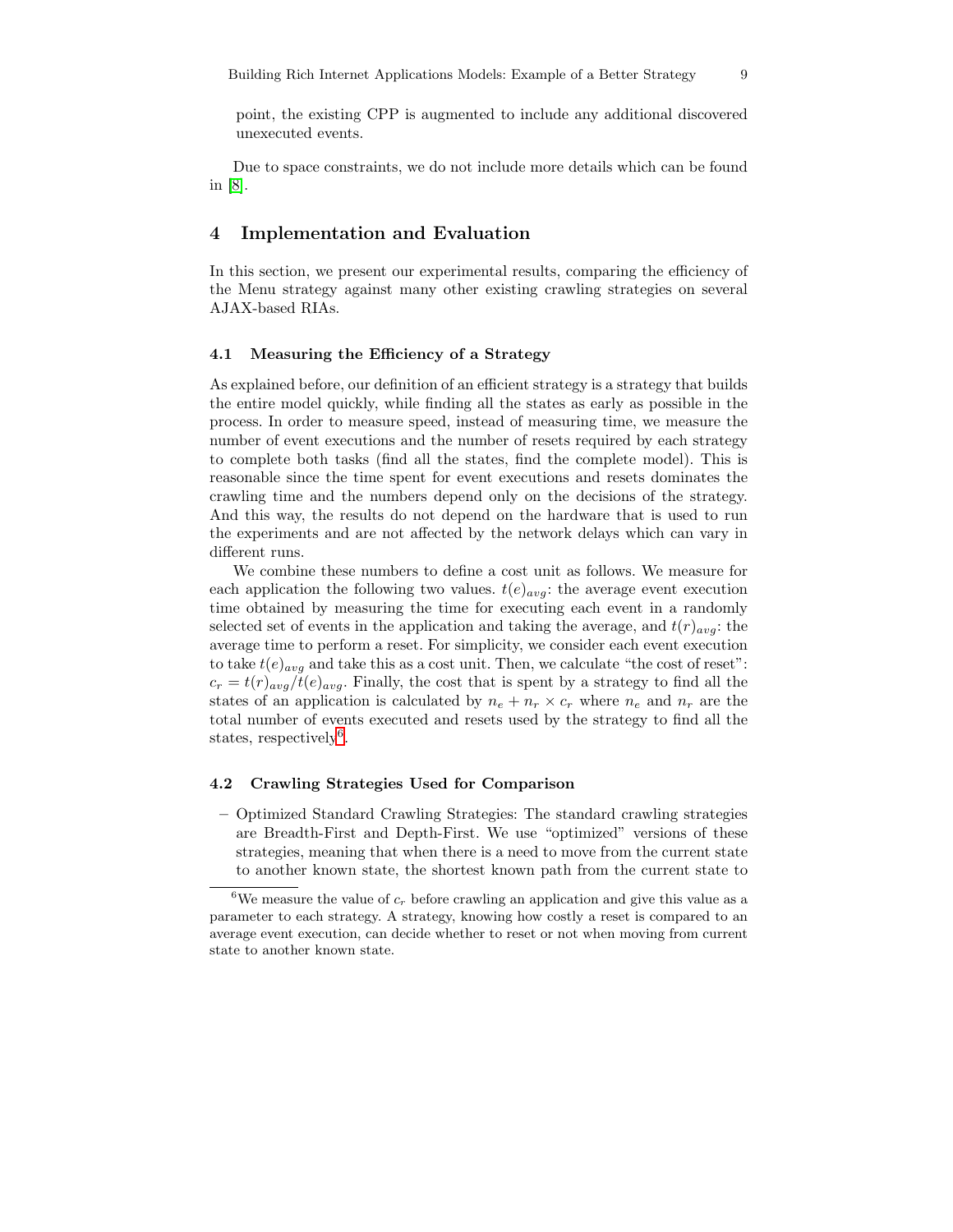the desired state is used. This is in contrast to using systematic resets. The results presented here with the optimized versions are much better than the ones obtained using the standard, non-optimized Breadth-First and Depth-First strategies.

- Greedy Strategy [\[9\]](#page-13-8): This is a simple strategy that prefers to explore an event from the current state, if there is one. Otherwise, it chooses an event from a state that is closest to the current state.
- Other Model-based Crawling Strategies: We also compare with other existing model-based strategies: The Hypercube strategy [\[1\]](#page-13-0) is based on the anticipation that the application has a hypercube model. The Probability Strategy [\[10\]](#page-13-9) prioritizes the events by estimating their probabilities of discovering a new state based on their previous explorations.
- The Optimal Cost: We also present the optimal cost of discovering all the states for each application. This cost is calculated once the model is known (after the application is crawled first with one of the strategies). Finding an optimal path that visits every state in a known model is possible by solving an Asymmetric Traveling Salesman Problem (ATSP). We use an exact ATSP solver [\[11\]](#page-13-10) to find this path. This gives us an idea of how far from the optimal speed each strategy is (for the first phase, find all the states). Of course, this optimal is not a strategy on its own, and can only be calculated once the entire model is known.

## 4.3 Subject Applications

We are comparing the strategies using two test RIAs and four real RIAs<sup>[7](#page-9-0)</sup>. This number is not as large as we would like, but we are limited by the tools that are available to us. Each new RIA requires a significant amount of work before we can crawl it<sup>[8](#page-9-1)</sup>. With the increasing exposure to this problem, better tools will be made available, and we will be able to test our solutions on a much broader test set.

– Bebop: This is an AJAX-based interface to browse a list of publications. We have used an instance that contains 5 publications. It has 1,800 states and 145,811 transitions. The measured cost of reset is 2.

<span id="page-9-0"></span> $^{7}$ http://s $\verb|arg.eecs.uottawa.ca/testbeds.html|$ 

<span id="page-9-1"></span><sup>&</sup>lt;sup>8</sup>We stress that the work in question is not related to the strategy described here, but to the limitation of the available tools. One approach to implement a RIA crawler is to control an external browser using an API such as Selenium WebDriver (as Crawljax [\[12\]](#page-13-11) does). The main drawback of this approach is the inability to detect automatically all the events in a page since the DOM interface does not have a method to check if an element has an event registered dynamically (using addEventListener method in JavaScript). So, the user needs to specify the elements that should be interacted with in an application. Our approach is to implement a browser as part of the crawler. Thus, our crawler has more control over the application and can detect automatically all the events in a page. However, this requires more work since we need to make sure that our browser supports all the functionality required by the RIA.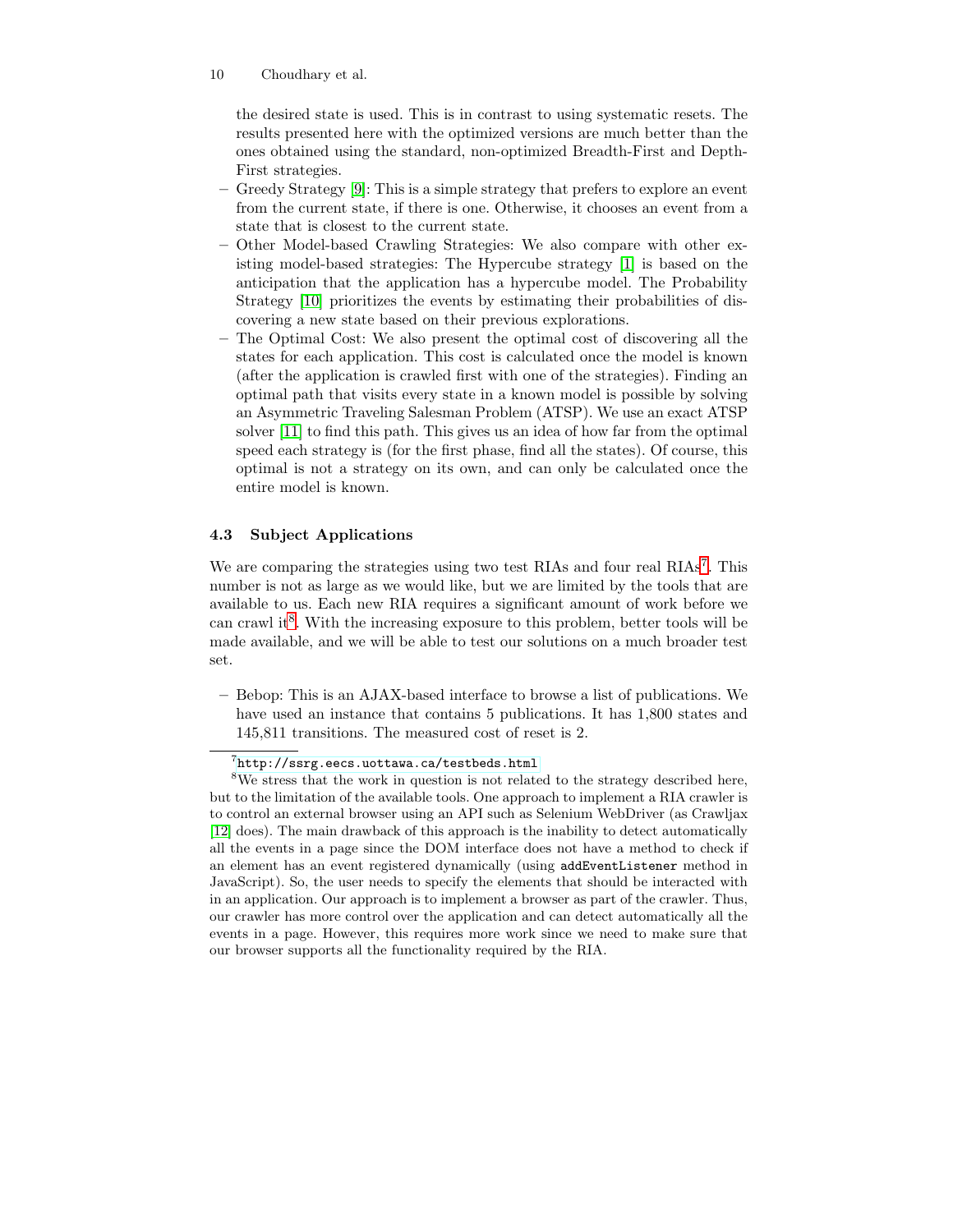- jQuery FileTree: This is an AJAX-based file explorer. For this study, we used an instance that allows browsing Python source code. It has 214 states, 8,428 transitions. The measured cost of reset is 2.
- Periodic Table: This is an AJAX-based periodic table. It has 240 states, 29,034 transitions. The measured cost of reset is 8.
- Clipmarks: This was a AJAX-based social network. We have used a partial local copy of this website for the experimental study. It has 129 states, 10,580 transitions. The measured cost of reset is 18.
- Altoro Mutual: This is an AJAX version of a demo website in the form of a fictional banking site. It has 45 states, 1,210 transitions. The measured cost of reset is 2.
- TestRIA: This is a AJAX test application in the form of a generic homepage. It has 39 states, 305 transitions. The measured cost of reset is 2.

#### 4.4 Experimental Setup

We have implemented all the mentioned crawling strategies in a prototype of IBM <sup>R</sup> Security AppScan <sup>R</sup> Enterprise[9](#page-10-0) . Each strategy is implemented as a separate class in the same code base, so they use the same DOM equivalence mechanism, the same event identification mechanism, and the same embedded browser. For this reason, each strategy extracts the same model for an application.

We crawl each application with each strategy ten times and present the average of these crawls. In each crawl, the events of each state are randomly shuffled before they are passed to the strategy. The aim here is to eliminate influence caused by exploring the events of a state in a certain order since the strategy may not define an exploration priority for the events on a state.

### 4.5 Costs of Discovering States (Strategy Efficiency)

The box plots in Figure [4](#page-11-1) show the results. For each application and for each strategy, the figure contains a box plot. A box plot consists of a line and a box on the line. The minimum point of the line shows the cost of discovering the first state (always equal to the cost of reset for the application). The lower edge, the line in the middle and the higher edge of the box show the cost of discovering 25%, 50% and 75% of the states, respectively. The maximum point of the line shows the cost of discovering all the states. The plots are drawn in logarithmic scale for better visualization. Each horizontal dotted line shows the optimal cost for the corresponding application.

The results show that for all applications the Greedy strategy and the modelbased strategies are significantly more efficient than Breadth-First and Depth-First. It can also be seen that the Menu strategy has the best performance to discover all the states except for the Bebop where it is very close to the best. In

<span id="page-10-0"></span> $^{9}$ Details are available at <http://ssrg.eecs.uottawa.ca/docs/prototype.pdf> Since our crawler is built on top of the architecture of a commercial product, we are not able to provide open-source implementations of the strategies currently.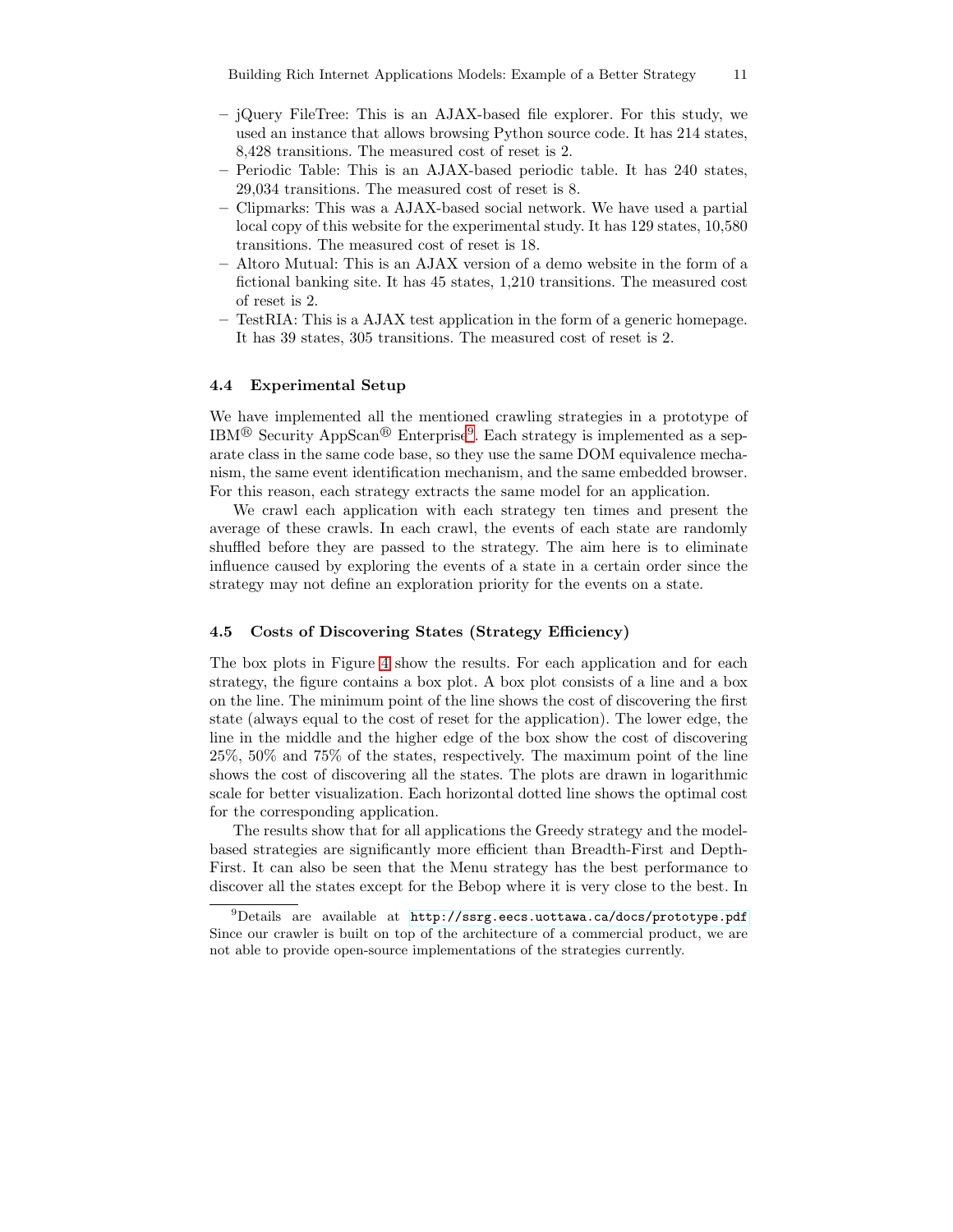

<span id="page-11-1"></span>Fig. 4. Costs of Discovering the States (Strategy Efficiency), in logarithmic scale. Each horizontal dotted line shows the optimal cost for the corresponding application.

4 out of 6 cases, it was the first to discover the 75% of the states. In addition, the Menu strategy was the first to discover the 50% and the 25% of the states in all cases, except for Clipmarks where it is very close to the best. This is particularly important if one assumes that the crawl will not be run to the end and that in most cases it will be cut short. It shows that the Menu is the strategy that will provide the most information after the least amount of time.

## 4.6 Costs of Complete Crawl

The previous results show the costs of discovering all the states. However, the crawl does not end at this point since a crawler cannot know all states are discovered until all the events are explored from each state (in other words, we could provide this information only because we have run the tests to the end). In Table [1,](#page-12-1) the total number of events and the total number of resets during the crawl are shown as well as the costs calculated based on these numbers.

It can be seen that the model-based strategies and the Greedy strategy finish crawling with a significantly less cost compared with Breadth-First and Depth-First. The Menu is in the same ballpark as the other model-based strategies, but not better. However, the complete crawl is not as important a factor as finding all the states, as explained before.

## <span id="page-11-0"></span>5 Related Works

A survey of traditional crawling techniques is presented in [\[2\]](#page-13-1). For RIA crawling, a recent survey is presented in [\[5\]](#page-13-4). Except for [\[1,](#page-13-0)[10,](#page-13-9)[13\]](#page-14-0) which present other model-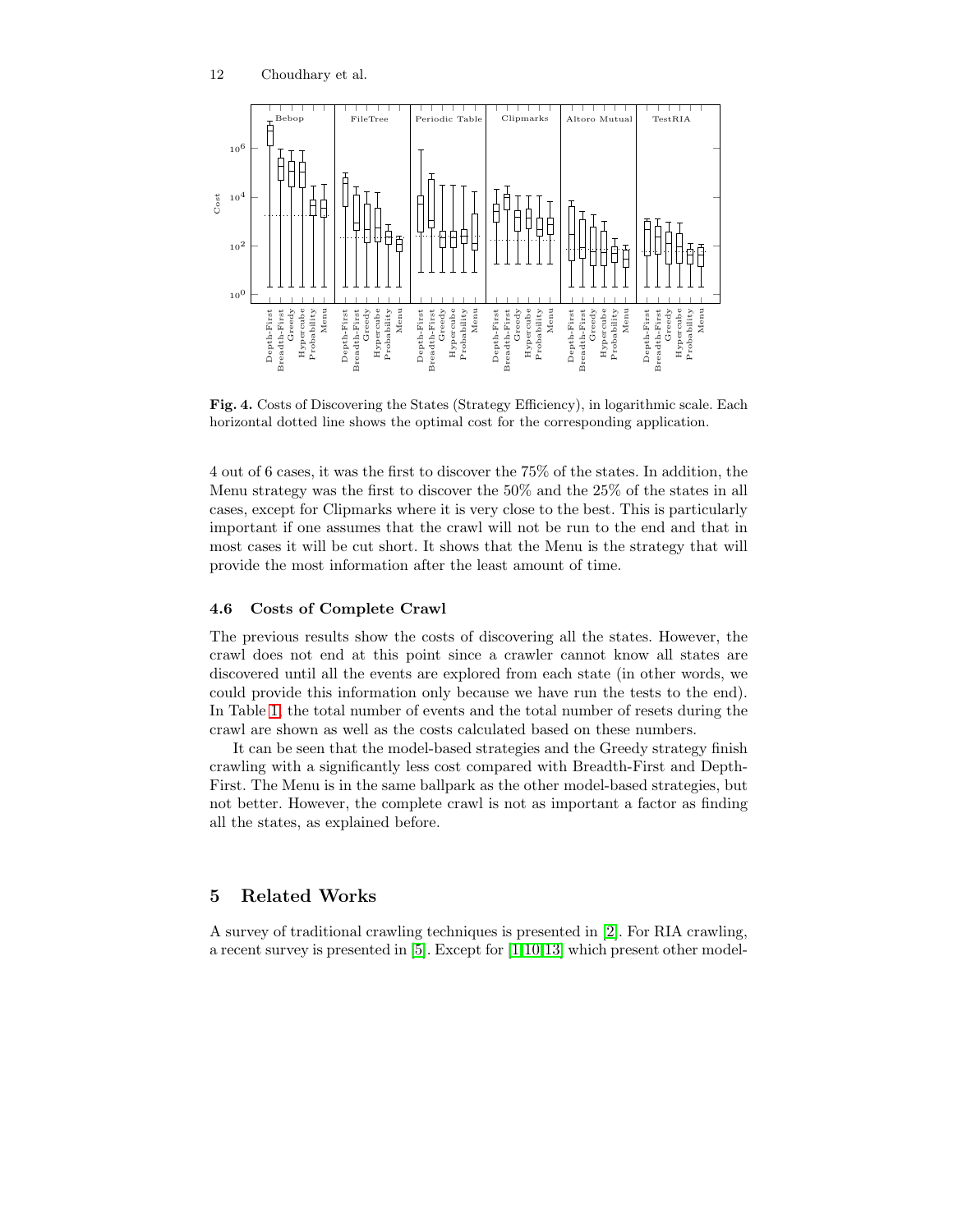|               | Bebop           |        |                                                                  | FileTree |  |  | Periodic Table                   |  |                      | <b>Clipmarks</b> |                                                          |  | Altoro Mutual      |  |           | TestRIA         |  |          |
|---------------|-----------------|--------|------------------------------------------------------------------|----------|--|--|----------------------------------|--|----------------------|------------------|----------------------------------------------------------|--|--------------------|--|-----------|-----------------|--|----------|
|               | Events          | Resets | Cost                                                             |          |  |  | Events Resets Cost Events Resets |  | Cost                 |                  | Events Resets Cost Events Resets Cost Events Resets Cost |  |                    |  |           |                 |  |          |
| Depth-First   | 13, 386, 210    |        | 27 13, 386, 264 99, 336                                          |          |  |  | 13 99. 362 897. 358              |  | 236 899, 246 19, 569 |                  |                                                          |  | 72 20, 868 6.876   |  |           | 34 6.944 1.433  |  | 11.435   |
| Breadth-First | 943, 001 8, 732 |        | 960, 466 26, 375 1, 639 29, 652 64, 850 14, 633 181, 916 15, 342 |          |  |  |                                  |  |                      |                  |                                                          |  | 926 32, 015 3, 074 |  |           | 334 3.742 1.216 |  | 55 1.326 |
| Greedy        | 826, 914        | 27     | 826, 968 20, 721                                                 |          |  |  | 13 20, 747 29, 926               |  | 236 31.814 11.396    |                  |                                                          |  | 56 12, 398 2.508   |  |           | 34 2.576 1.001  |  | 111.003  |
| Hypercube     | 816, 142        | 271    | 816, 196 19, 865                                                 |          |  |  | 13 19, 891 29, 921               |  | 236 31,809 11,350    |                  |                                                          |  | 56 12, 356 2, 489  |  | 34 2.557  | 994             |  | 996      |
| Probability   | 816.922         | 27     | 816.976 19.331                                                   |          |  |  | 13 19, 357 29, 548               |  | 236 31.436 11.456    |                  |                                                          |  | 62 12.563 2.451    |  | 34 2.520  | 972             |  | 974      |
| Menu          | 814.220         | 27     | 814.274 19.708                                                   |          |  |  | 13 19, 734 37, 489               |  | 236 39, 377 11, 769  |                  |                                                          |  | 71 13, 043 2, 457  |  | 35 2, 527 | 974             |  | 976      |

<span id="page-12-1"></span>Table 1. Total Costs of Crawling

based crawling strategies and [\[9\]](#page-13-8) which presents the Greedy strategy, the published research uses Breadth-First or Depth-First strategies for crawling RIAs. As we have seen, Breadth-First and Depth-First strategies are less efficient than the Greedy and the model-based strategies.

[\[14\]](#page-14-1) and [\[15\]](#page-14-2) suggest algorithms to index a RIA. [15] offers an early attempt in crawling AJAX applications based on user events and building the model of the application. The application model is constructed as a graph using the Breadth-First strategy. [\[14\]](#page-14-1) introduces an AJAX-aware search engine for indexing the contents of RIAs. In this model components are adapted to handle RIAs. The crawler identifies JavaScript events and runs a standard Breadth-First search on them. [\[16\]](#page-14-3) offers an algorithm, called  $AjaxRank$ , similar to  $PageRank$  [\[17\]](#page-14-4) tailored to RIAs, to give weight to different states based on the connectivity.

[\[18](#page-14-5)[–20\]](#page-14-6) seek to automate regression and other testing of a RIA. Crawljax [\[12,](#page-13-11) [21\]](#page-14-7) constructs a state-flow graph of the application by exercising clientside code and identifying the events that change the state of the application. Crawljax differentiates states using Levenshtein distance method [\[22\]](#page-14-8), and uses a Depth-First strategy. [\[23\]](#page-14-9) describes the derivation of test sequences from the application model obtained by crawling. [\[24\]](#page-14-10) is similar, but takes a white-box testing approach where the program fragments of the states are analyzed.

Several other tools exist to create an FSM model of the application. RE-RIA [\[25\]](#page-14-11) uses execution traces to create the FSM model of the application. As an improvement to RE-RIA, CrawlRIA [\[26\]](#page-14-12) generates the execution traces by running a Depth-First strategy. CreRIA facilitate reverse engineering of a RIA for dynamic analysis. DynaRIA offers a tool to comprehend a RIA better for testing and other purposes. It also helps to visualize the run-time behavior of the application.

## <span id="page-12-0"></span>6 Conclusion

A new model-based crawling algorithm was introduced: the Menu model. The proposed architecture models the web application based on the JavaScript events in each state of the DOM. It makes assumptions about the category of events in order to derive a strategy, then learns, and adapt its categories as the crawling proceeds. A prototype of the system is implemented and the results are evaluated against several other model-based crawling algorithms. We have shown empirically that Menu strategy is better than other known strategies when it comes to finding all the states of the application being modeled.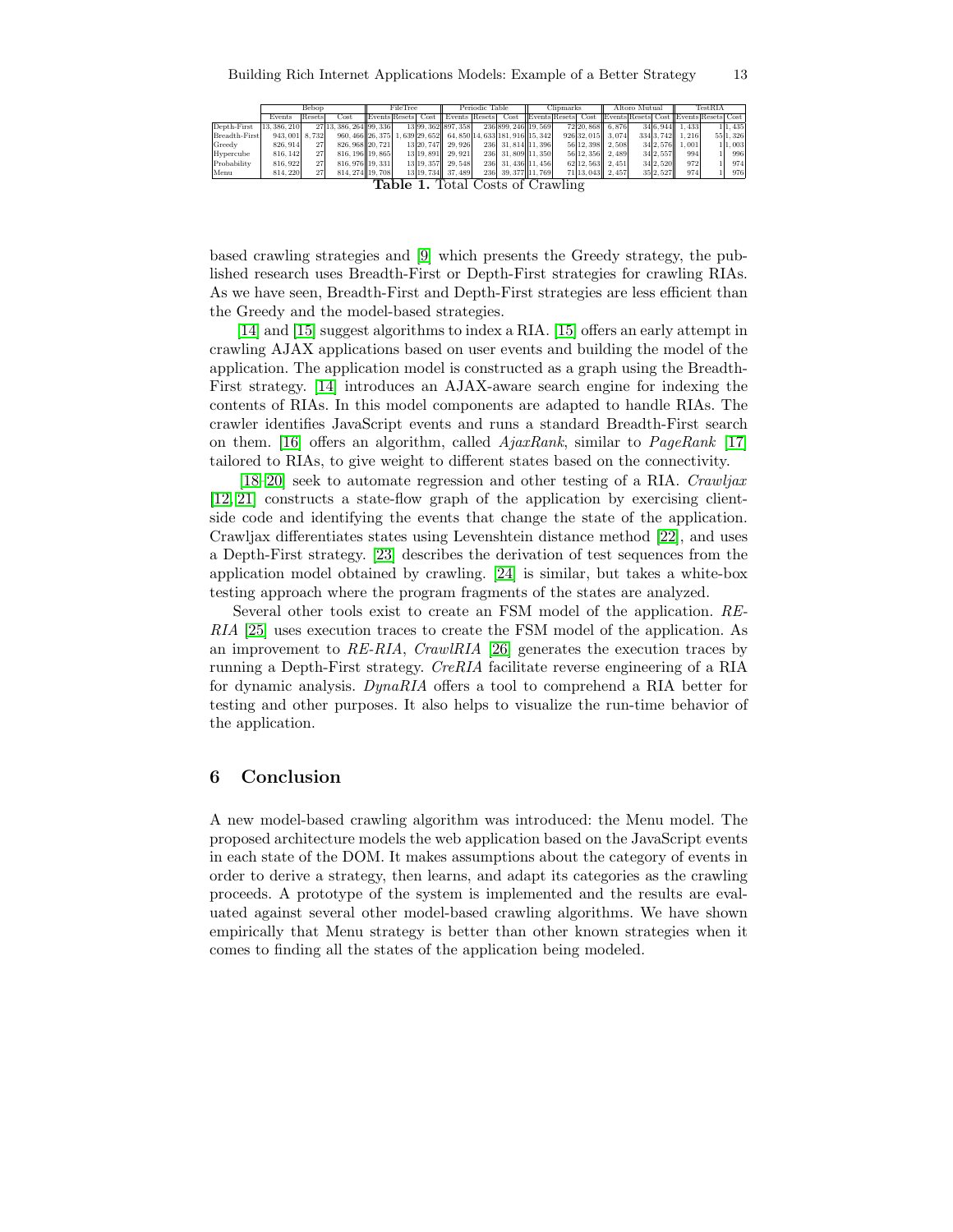Acknowledgments This work is partially supported by the IBM Center for Advanced Studies, and the Natural Sciences and Engineering Research Council of Canada (NSERC).

The views expressed in this article are the sole responsibility of the authors and do not necessarily reflect those of IBM.

Trademarks: IBM and AppScan are trademarks or registered trademarks of International Business Machines Corp., registered in many jurisdictions worldwide. Other product and service names might be trademarks of IBM or other companies. A current list of IBM trademarks is available on the Web at *Copyright and trademark informa*tion at www.ibm.com/legal/copytrade.shtml. Java and all Java-based trademarks and logos are trademarks or registered trademarks of Oracle and/or its affiliates.

## <span id="page-13-0"></span>References

- 1. Benjamin, K., Bochmann, G.v., Dincturk, M.E., Jourdan, G.V., Onut, I.V.: A strategy for efficient crawling of rich internet applications. In: Proceedings of the 11th international conference on Web engineering. ICWE'11 (2011) 74–89
- <span id="page-13-2"></span><span id="page-13-1"></span>2. Olston, C., Najork, M.: Web crawling. Found. Trends Inf. Retr. 4(3) (March 2010) 175–246
- 3. World Wide Web Consortium (W3C): Document Object Model (DOM). [http://](http://www.w3.org/DOM/) [www.w3.org/DOM/](http://www.w3.org/DOM/) (2005) [Online].
- <span id="page-13-3"></span>4. Garrett, J.J.: Ajax: A new approach to web applications. [http://www.](http://www.adaptivepath.com/publications/essays/archives/000385.php) [adaptivepath.com/publications/essays/archives/000385.php](http://www.adaptivepath.com/publications/essays/archives/000385.php) (2005) [Online].
- <span id="page-13-4"></span>5. Choudhary, S., Dincturk, M.E., Mirtaheri, S.M., Moosavi, A., von Bochmann, G., Jourdan, G.V., Onut, I.V.: Crawling rich internet applications: the state of the art. In: Proceedings of the 2012 Conference of the Center for Advanced Studies on Collaborative Research. CASCON '12 (2012) 146–160
- <span id="page-13-5"></span>6. Choudhary, S., Dincturk, M.E., Bochmann, G.V., Jourdan, G.V., Onut, I.V., Ionescu, P.: Solving some modeling challenges when testing rich internet applications for security. Software Testing, Verification, and Validation, 2012 International Conference on (2012) 850–857
- <span id="page-13-6"></span>7. Eiselt, H.A., Gendreau, M., Laporte, G.: Arc routing problems, part ii: The rural postman problem. Operations Research 43(3) (1995) pp. 399–414
- <span id="page-13-7"></span>8. Choudhary, S.: M-crawler: Crawling rich internet applications using menu metamodel. Master's thesis, EECS - University of Ottawa (2012) [http://ssrg.site.](http://ssrg.site.uottawa.ca/docs/Surya-Thesis.pdf) [uottawa.ca/docs/Surya-Thesis.pdf](http://ssrg.site.uottawa.ca/docs/Surya-Thesis.pdf).
- <span id="page-13-8"></span>9. Peng, Z., He, N., Jiang, C., Li, Z., Xu, L., Li, Y., Ren, Y.: Graph-based ajax crawl: Mining data from rich internet applications. In: Computer Science and Electronics Engineering (ICCSEE), 2012 International Conference on. Volume 3. (march 2012) 590 –594
- <span id="page-13-9"></span>10. Dincturk, M.E., Choudhary, S., Bochmann, G.v., , Jourdan, G.V., Onut, I.V.: A statistical approach for efficient crawling of rich internet applications. In: Proceedings of the 12th international conference on Web engineering. ICWE'12 (2012) 74–89
- <span id="page-13-10"></span>11. Carpaneto, G., Dell'Amico, M., Toth, P.: Exact solution of large-scale, asymmetric traveling salesman problems. ACM Trans. Math. Softw. 21(4) (December 1995) 394–409
- <span id="page-13-11"></span>12. Mesbah, A., van Deursen, A., Lenselink, S.: Crawling ajax-based web applications through dynamic analysis of user interface state changes. TWEB  $6(1)$  (2012) 3